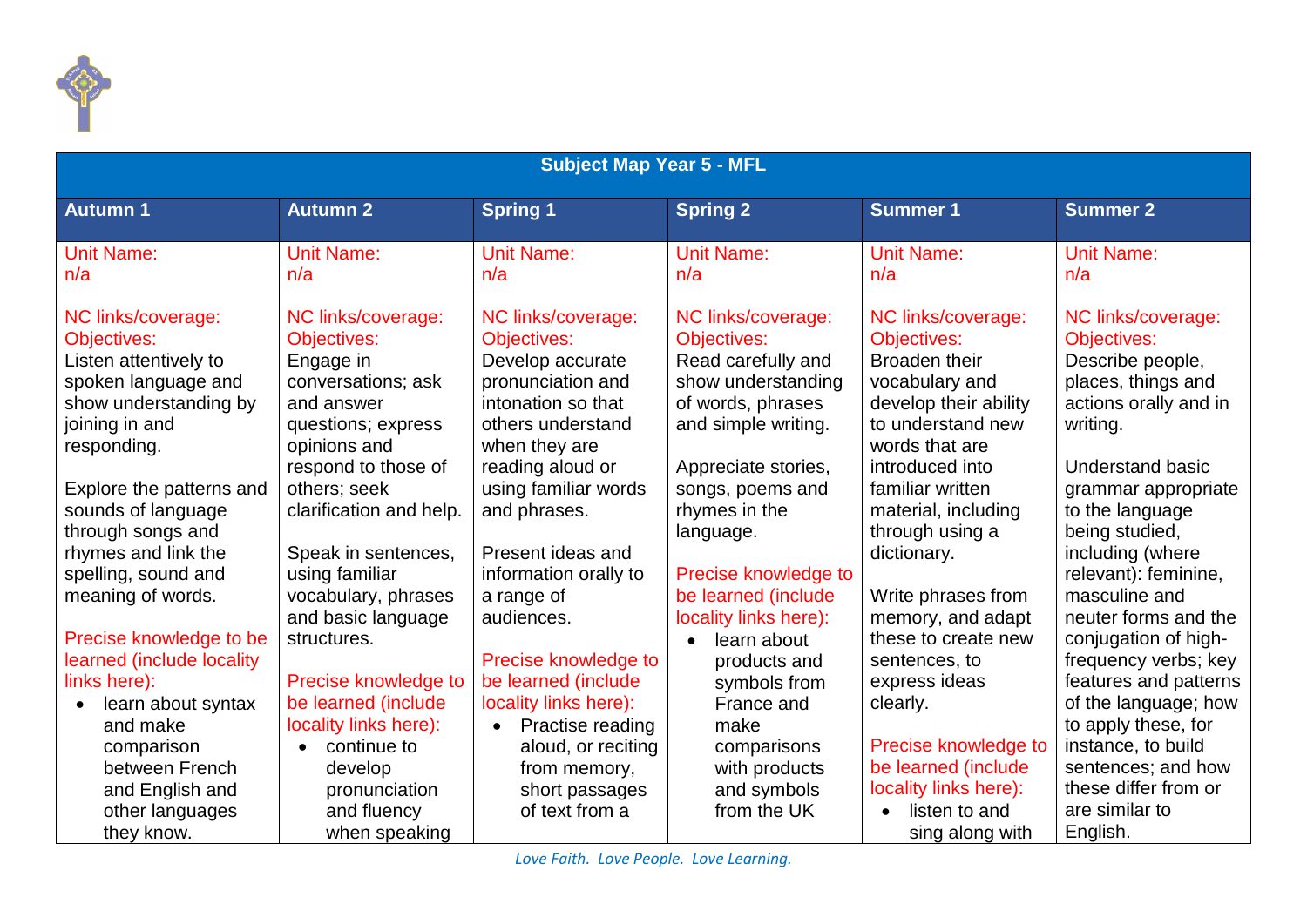

|                                  | or when reading           | book about the         | listen to and<br>$\bullet$ | songs by the           |                               |
|----------------------------------|---------------------------|------------------------|----------------------------|------------------------|-------------------------------|
| can follow a                     | aloud, and                | universe.              | sing along with            | popular singer         | Precise knowledge to          |
| strategic approach               | continue to               |                        | traditional                | Henri Dès              | be learned (include           |
| to                               | apply                     | Continue to            | French and                 |                        | locality links here):         |
| phoneme/grapheme                 | knowledge of              | listen to stories      | <b>British folk</b>        | become familiar        | become familiar               |
| work and have                    | liaison and               | and to join in         | songs and learn            | with the works         | with the town of              |
| regular practice in              | elision.                  | reading aloud,         | and perform                | of the painters        | Vichy and the                 |
| developing reading               |                           | and become             | French folk                | Gaugin, Manet          | surrounding                   |
| skills by using either           | use speaking<br>$\bullet$ | familiar with          | dances                     | and Pissarro           | volcanic region               |
| Le Manuel                        | frames and                | stories known          |                            | and the music of       | in France by                  |
| Phonique or                      | writing frames to         | and loved by           | <b>Prior Learning:</b>     | the composer           | regularly looking             |
| Methode                          | create simple             | French children        | Year 4 Spring 2            | <b>Satie</b>           | at photographs                |
| d'apprendre à lire               | and more                  |                        | <b>Suitable</b>            |                        | on PowerPoint                 |
| Pas a Pas. The                   | complex spoken            | <b>Prior Learning:</b> | visits/Visitors/           | <b>Prior Learning:</b> | slides, and using             |
| <b>PowerPoint slides</b>         | and written               |                        | <b>Experiences:</b>        | Year 4 Summer 1        | webcams to                    |
| that are an integral             | sentences, for            | <b>Suitable</b>        | Cross curricular           |                        | make virtual                  |
| part of the scheme               | example                   | visits/Visitors/       | opportunity with PE.       | <b>Suitable</b>        | visits                        |
| of work model the                |                           | <b>Experiences:</b>    |                            | visits/Visitors/       |                               |
| phonemes and                     | Dans mon placard je       | Record a video for     | Suitable texts:            | <b>Experiences:</b>    | practise regular<br>$\bullet$ |
| show the                         | vois un petit lion        | the class page of      | La Jolie Ronde             | Virtual gallery tours  | physical fitness              |
| graphemes.                       | jaune et une grande       | each child reading a   | Scheme of Work.            | of galleries           | routines                      |
|                                  | araignée bleue.           | section of a book.     |                            | containing famous      | listening to                  |
| <b>Prior Learning:</b>           |                           |                        | Suitable resources:        | painters.              | music such as                 |
| Year 3 Autumn 1 and 2            | Dans le jardin            | Suitable texts:        | Lesson plans from          |                        | France Gall.                  |
| Year 4 Autumn 1 and 2            | j'entends un petit        | La Jolie Ronde         | La Jolie Ronde             | Suitable texts:        |                               |
|                                  | cochon rouge et une       | Scheme of Work.        | Scheme of Work.            | La Jolie Ronde         | <b>Prior Learning:</b>        |
| <b>Suitable Visits/Visitors/</b> | grande libellule verte.   |                        |                            | Scheme of Work.        | Year 3 Summer 2               |
| <b>Experiences:</b>              |                           | Suitable resources:    | National/Global            |                        | Year 4 Summer 2               |
|                                  | <b>Prior Learning:</b>    | Lesson plans from      | Links:                     | Suitable resources:    |                               |
| Suitable texts:                  | Year 3 Autumn 1 and       | La Jolie Ronde         | Look at how                | Lesson plans from      | <b>Suitable</b>               |
| La Jolie Ronde Scheme            | $\overline{2}$            | Scheme of Work.        | important dance is to      | La Jolie Ronde         | visits/Visitors/              |
| of Work.                         |                           |                        |                            | Scheme of Work.        | <b>Experiences:</b>           |